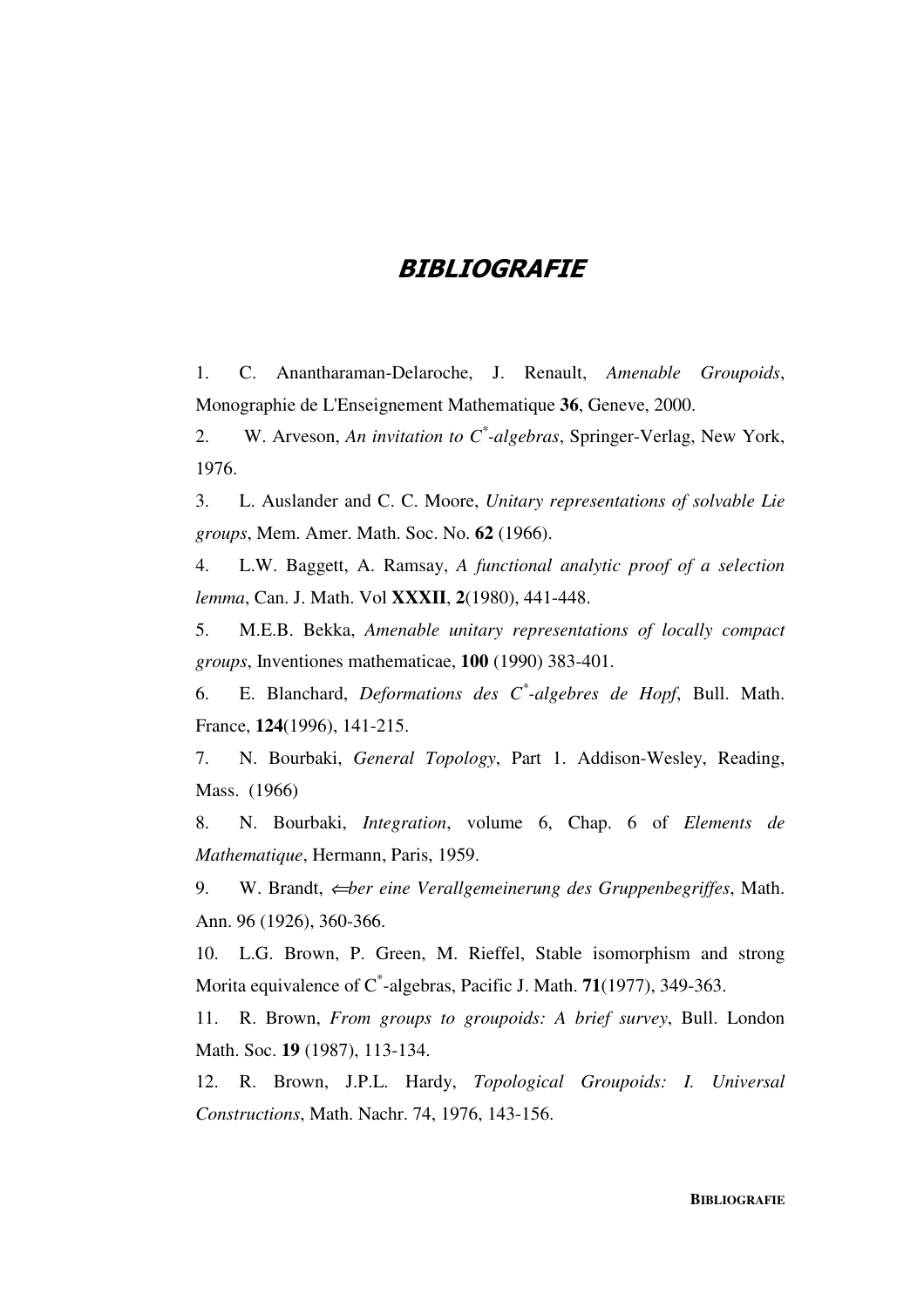13. R. Brown, G. Danesh-Naruie, J.P.L. Hardy, *Topological Groupoids: II. Covering morphisms and G-spaces*, Math. Nachr. 74, 1976, 43-156.

14. M. Buneci, *C* ∗ *-groupoid dynamical systems*, Analele Facultăţii de Inginerie din Hunedoara, 2000, 173-176.

15. M. Buneci, *Haar systems and homomorphism on groupoids*, Operator Algebras and Mathematical Physics: proceedings of the International Conference: Constanta (Romania), July 2-7, 2001, Theta Foundation (2003), 35-51.

16. M. Buneci, *Consequences of the Hahn structure theorem for Haar measure*, Math. Reports, vol. **4** (**54**), nr. 4(2002), 321-334.

17. M. Buneci, *Groupoid algebras for transitive groupoids*, Math. Reports, vol. **5** (**55**), nr. 1(2003), 9-26.

18. M. Buneci, C\*-algebras associated to the transitive groupoids, An. Univ. Craiova Ser. Mat. Inform., Vol. **XXVIII**, 2001, 79-92.

19. M. Buneci, *Invariant means on groupoids*, Rev. Roumaine Math. Pures Appl., **48** (2003), 1, 13-29.

20. M. Buneci, *Amenable unitary representations of measured groupoids*, Rev. Roumaine Math. Pures Appl., **48** (2003), 2, 129-133.

21. M. Buneci, *The structure of the Haar systems on locally compact groupoids*, Math. Phys. Electron. J, Vol. **8** (4), 2002.

22. M- Buneci, *Haar systems on a groupoid whose orbit space is an analytic Borel space*, Bul. Ştiinţ. Univ. Baia Mare, Ser. B, Vol **XVIII** (2002), Nr. 2, 159-164.

23. M. Buneci, *Isomorphism for transitive groupoid C\*-algebras*, Proceedings of the 11-th Conference on applied and industrial mathematics-CAIM 2003: Oradea, May 29-31 2003, Vol. 1, Editura Universităţii din Oradea (2003), 42-46.

24. M. Buneci, *Haar systems and topologies on groupoids*, Congresul al 28 lea ARA (American-Romanian Academy of Arts and Sciences), Târgu-Jiu, 3-8 iunie 2003.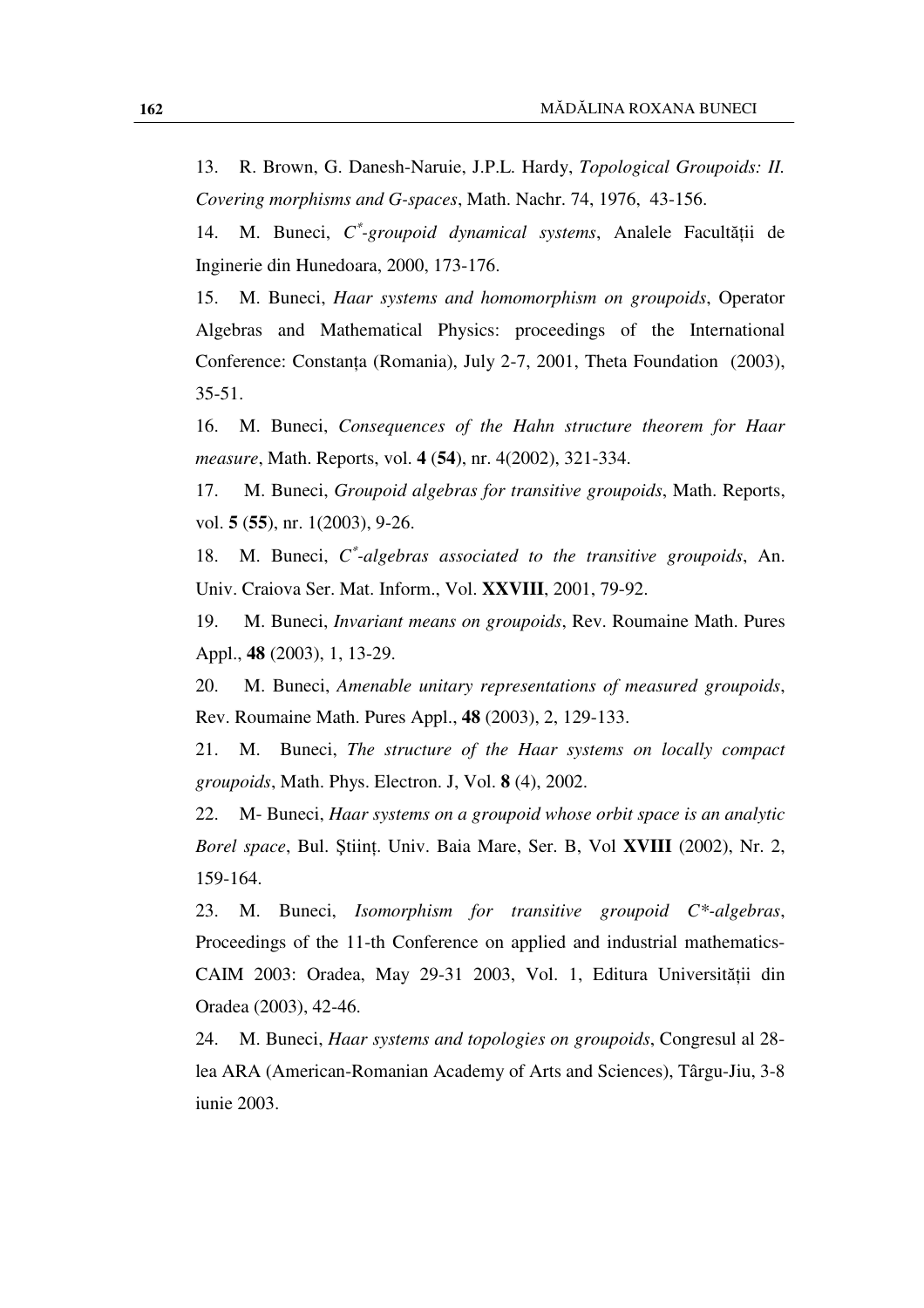25. M. Buneci, *Topologies on the graph of the equivalence relation associated to a groupoid*, ICTAMI 2003 (International Conference on Theory and Applications of Mathematics and Informatics), Alba Iulia, 24-26 octombrie 2003.

26. A. Connes, *Sur la theorie noncommutative de l'integration*, Lecture Notes in Math. Springer-Verlag, Berlin **725** (1979) 19-143.

27. A. Connes, *A survey of foliations and operator algebras*, Proc. Symp. Pure Math. 38, Amer. Math. Soc., Providence, 1982, 521-628.

28. A. Connes, Noncommutative Geometry, Academic Press, 1994.

29. A. Connes, J. Feldman, and B. Weiss, *An amenable equivalence relation is generated by a single transformation*, J. Ergodic Theory and Dynamical Systems, **1** (1981), 431-450

30. J. Dixmier, *Algebres quasi-unitaires*, Comment. Math. Helv. **26** (1952), 275-322.

31. J. Dixmier, *Les algebres d'operateurs dans l'espace hilbertiene*, Gauthier-Villars, Paris, 1969.

32. R. Doran , J.M.G. Fell, *Representations of \*-algebras, locally compact groups and Banach \*-algebraic bundles*, Vol. 1, Academic Press, 1988.

33. E. Effros, *Global structure in von Neumann algebras*, Trans. Amer. Math. Soc. **121** (1966), 434-454

34. C. Ehersmann, *Oeuvres completes et commentees*, (A. C. Eresmann, ed.) Suppl. Cahiers Top. Geom. Diff., Amiens, 1980-1984

35. P. Eymard, *Moyennes invariantes et representations unitaires*, Springer Lecture Notes in Math. **300**, 1972.

36. H. Federer and A. Morse, *Some properties of measurable functions*, Bull. Amer. Math. Soc, **49**(1943), 270-277.

37. J. Glimm, *Families of induced representations*, Pacific J. Math. **12** (1962), 885-911.

38. P. Green, C\*-algebras of transformation groups with smooth orbit space, Pacific J. Math. **72** (1977), 71-97.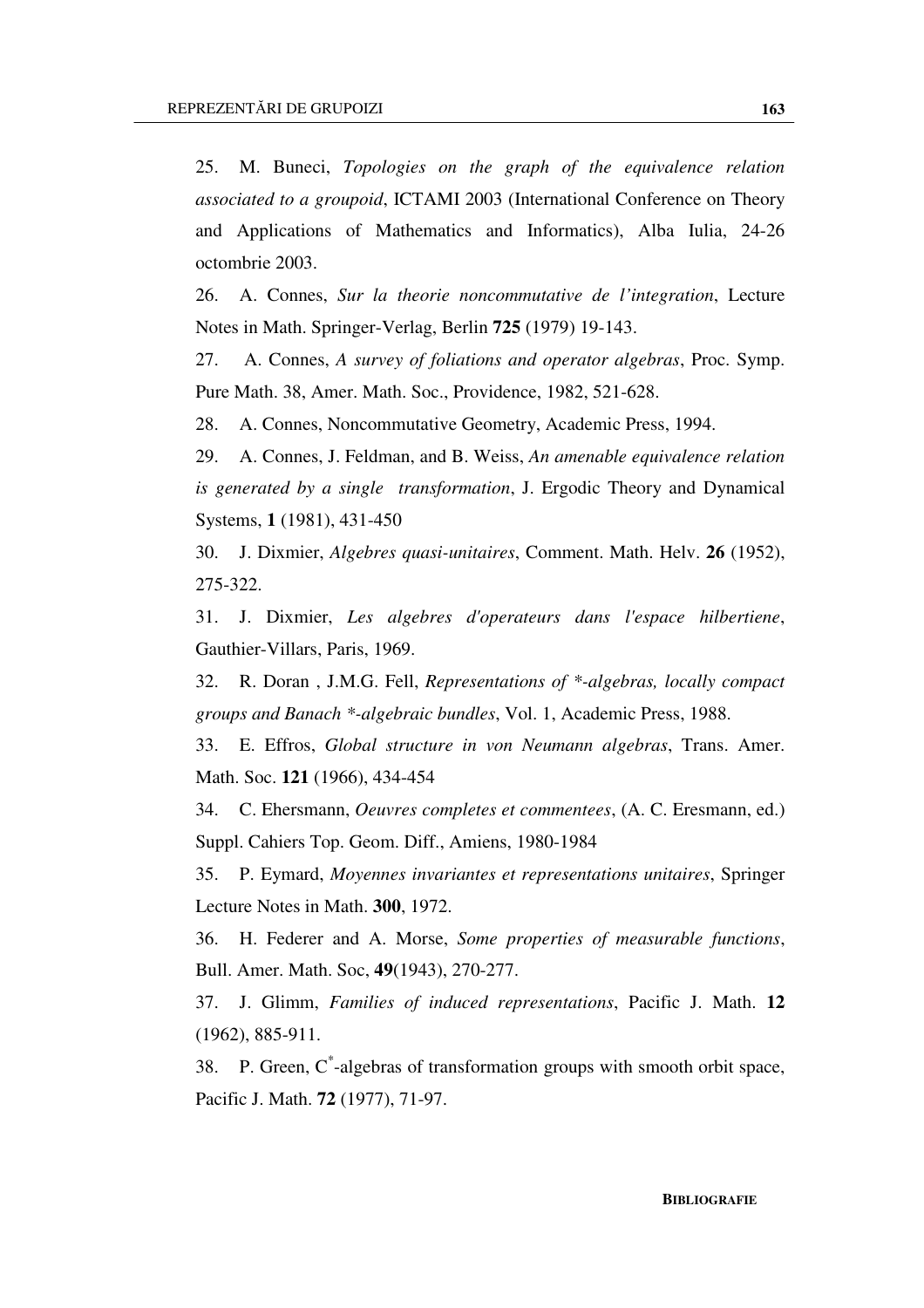39. F.P. Greenleaf, *Invariant means on topological groups*, Van Nostrand, New York, 1969

40. F.P. Greenleaf, *Amenable action of locally compact groups*, J. Funct. Anal., **4** (1969), 295-315

41. P. Hahn, *Haar measure for measure groupoids*, Trans. Amer. Math. Soc. **242**(1978)1-33

42. P. Hahn, *The regular representations of measure groupoids*, Trans. Amer. Math. Soc. **242**(1978), 34-72.

43. P.J. Higgins, *Notes on categories and groupoids*, van Nostrad Reinhold, London.

44. D. Kastler, *On A. Connes' noncommutative integration theory*, Commun. Math. Phys., **86** (1982) 99-120.

45. A. Kumjian, *On equivariant sheaf cohomology and elementary C\* bundles*, J. Operator Theory, **20** (1988), 207-240.

46. K. Mackenzie, *Lie groupoids and Lie algebroids in differential geometry*, LMS Lecture Note Ser., vol. **124**, Cambridge Univ. Press, 1987

47. G.W. Mackey, *Induced representations of locally compact groups. I*, Ann. of Math., **55** (1952) 101-139

48. G.W. Mackey, *Borel structures in groups and their duals*, Trans. Amer. Math. Soc. **85** (1957), 134-165

49. G.W. Mackey, *Ergodic theory, group theory, and differential geometry*, Proc. Nat. Acad. Sci. U.S.A. **50** (1963), 1184/1191.

50. G.W. Mackey, *Ergodic theory and virtual groups*, Math Ann. **166** (1966), 187-207

51. T. Masuda, *Groupoid dynamical systems and crossed product, I-Case of W* ∗ *- systems*, Publ. RIMS. Kyoto Univ., **20** (1984), 929-957

52. T. Masuda, *Groupoid dynamical systems and crossed product, II-Case of C*<sup>∗</sup> *- systems*, Publ. RIMS. Kyoto Univ., **20** (1984), 959-976

53. R. Mercer, *The full group of a countable measurable equivalence relation*, Proc. Amer. Math. Soc., **117** (1993), 323-333.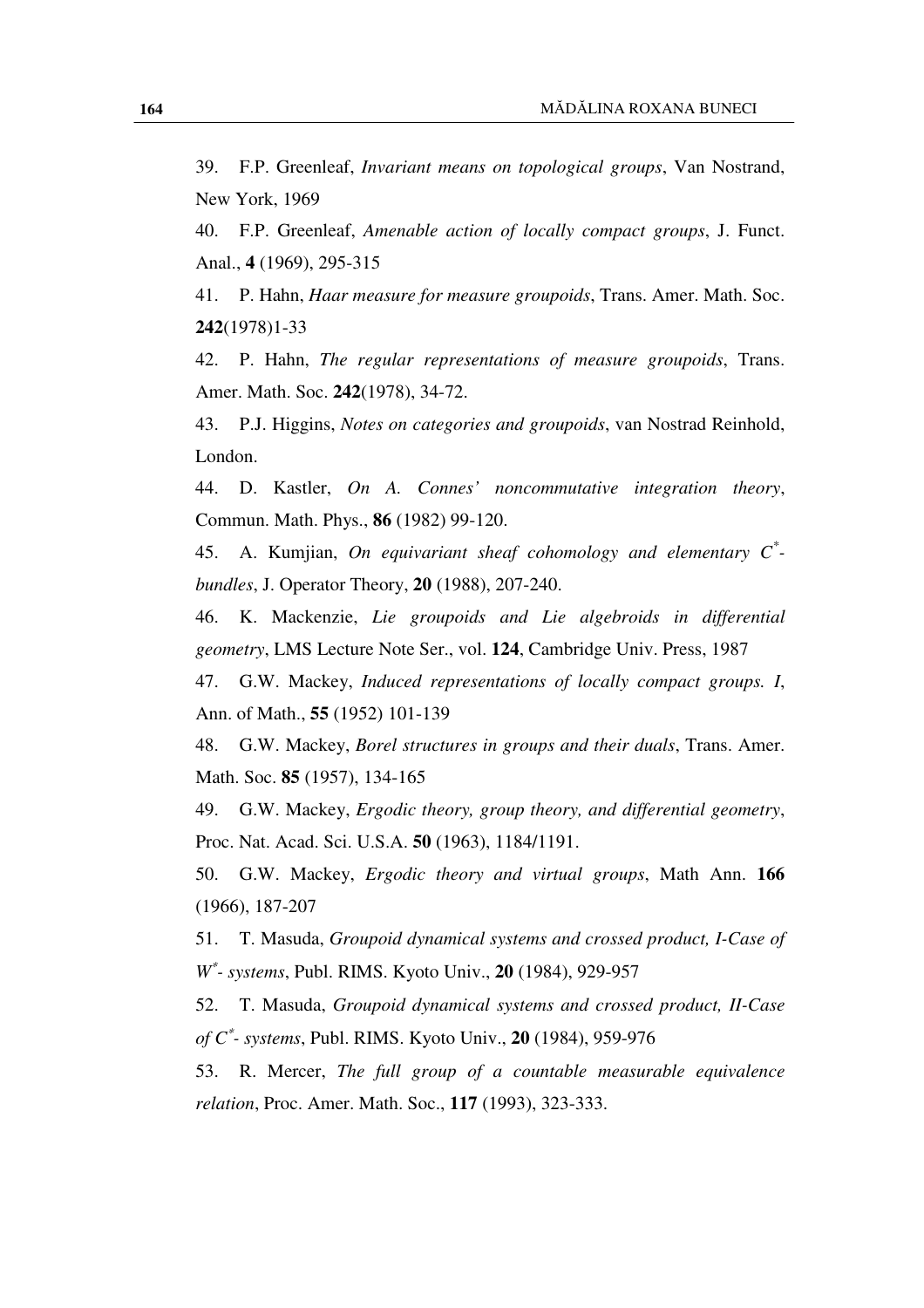54. G. Mokobodski, *Limites mediales*, expose de P.-A. Meyer. In: Seminaire de Probabilites, Univ. de Strasbourg 1971-1972, Lecture Notes in Math. 321 (1973), 198-204.

55. C.C. Moore, *Group extensions and cohomology for locally compact groups III.*, Trans. Amer. Math. Soc., **221** (1976), 34-58.

56. P. Muhly, *Coordinates in operator algebra*, preprint 1997

57. P. Muhly, J. Renault and D. Williams, *Equivalence and isomorphism for groupoid C*<sup>∗</sup> *-algebras*, J. Operator Theory **17**(1987), 3-22.

58. W. Paschke, *Inner product modules over B\* -algebras*, Trans. Amer. Math. Soc. 182 (1973), 443-468.

59. J.P. Pier, *Amenable locally compact group*, Wiley, New York, 1984.

60. A.L.T. Paterson, *Amenability*, Mathematical Surveys and Monographs, 29, Amer. Math. Soc., 1988.

61. A.L.T. Paterson, *Groupoids, Inverse Semigroups, and their Operator Algebras*, Progress in Mathematics 170, Birkhauser, 1999.

62. A. Ramsay, *Virtual groups and groups actions*, Adv. in Math. **6**(1971), 253-322

63. A. Ramsay, *Boolean duals of virtual groups*, J. Functional Analysis **15** (1974), 56-101

64. A. Ramsay, *Topologies on measured groupoids*, J. Functional Analysis **47** (1982), 314-343.

65. A. Ramsay, *The Mackey-Glimm dichotomy for foliations and other Polish groupoids*, J. Funct. Anal.**94**(1990), 358-374.

66. A.Ramsay, *Lacunary sections for locally compact groupoids*, Ergodic Theory Dinam. System **17** (1997), 933-940.

67. A. Ramsay and M. E. Walter, *Fourier-Stieltjes algebas of locally compact groupoids*, J. Functional Analysis **148** (1997), 314-367.

68. J. Renault, *A groupoid approach to C*<sup>∗</sup> *- algebras*, Lecture Notes in Math. Springer-Verlag, **793**, 1980

69. J. Renault, *Representation de produits croises d'algebres de groupoides*, J. Operator Theory, **18** (1987), 67-97